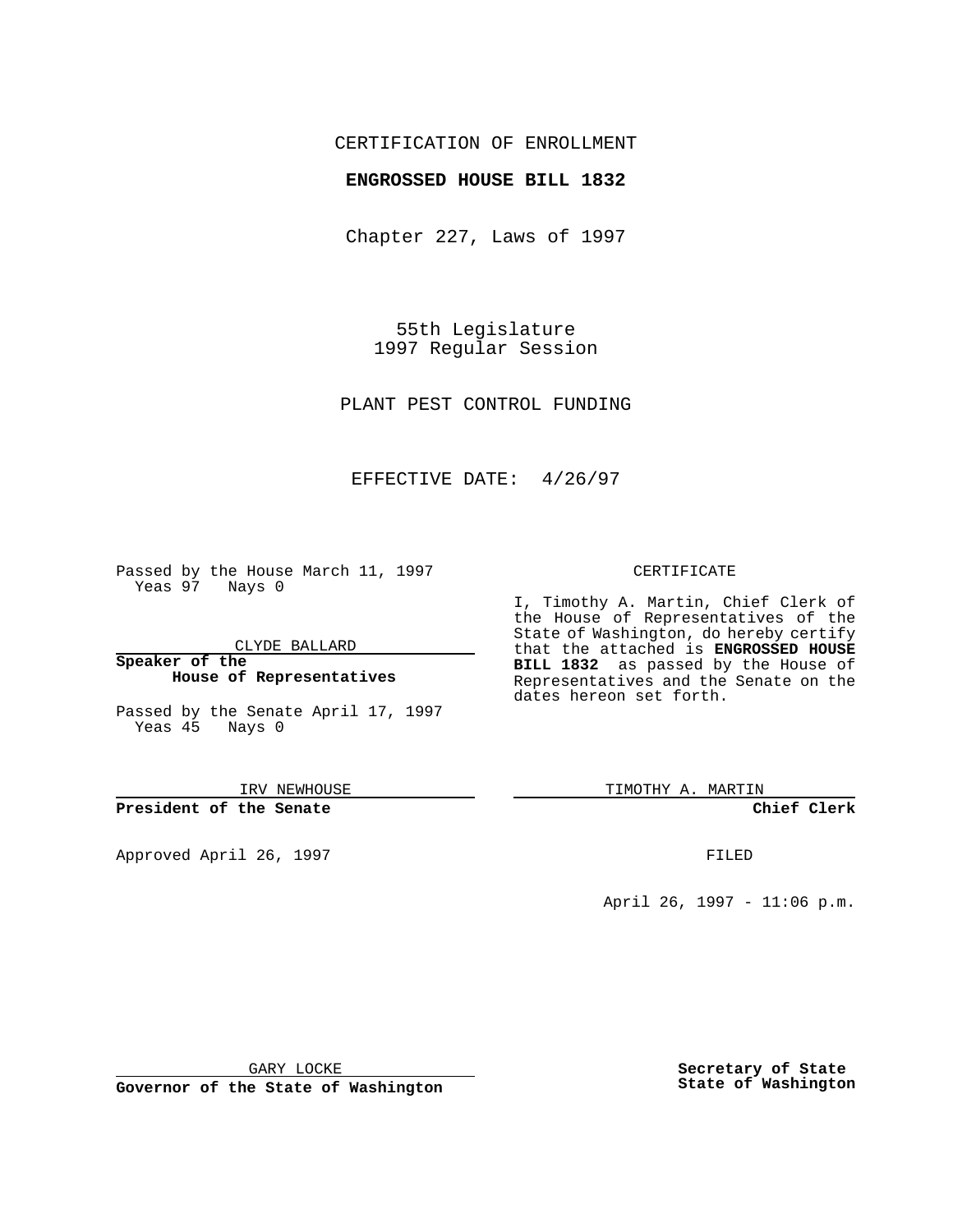# **ENGROSSED HOUSE BILL 1832** \_\_\_\_\_\_\_\_\_\_\_\_\_\_\_\_\_\_\_\_\_\_\_\_\_\_\_\_\_\_\_\_\_\_\_\_\_\_\_\_\_\_\_\_\_\_\_

\_\_\_\_\_\_\_\_\_\_\_\_\_\_\_\_\_\_\_\_\_\_\_\_\_\_\_\_\_\_\_\_\_\_\_\_\_\_\_\_\_\_\_\_\_\_\_

Passed Legislature - 1997 Regular Session

**State of Washington 55th Legislature 1997 Regular Session**

**By** Representatives Clements, Linville, Lisk and Grant

Read first time 02/11/97. Referred to Committee on Agriculture & Ecology.

 AN ACT Relating to the transfer of funds to provide for plant pest control activities; amending RCW 17.24.131; adding a new section to chapter 15.17 RCW; and declaring an emergency.

BE IT ENACTED BY THE LEGISLATURE OF THE STATE OF WASHINGTON:

 NEW SECTION. **Sec. 1.** A new section is added to chapter 15.17 RCW to read as follows:

 The inspector-at-large for district two as defined in WAC 16-458-075 is authorized to transfer two hundred thousand dollars from the horticultural district fund to the plant pest account within the agricultural local fund. The amount transferred is to be derived from fees collected for state inspections of tree fruits and is to be used solely for activities related to the control of Rhagoletis pomonella in district two. The transfer of funds shall occur by June 1, 1997. On June 30, 1999, any unexpended portion of the two hundred thousand dollars shall be returned to the horticultural district fund.

 **Sec. 2.** RCW 17.24.131 and 1991 c 257 s 17 are each amended to read as follows: